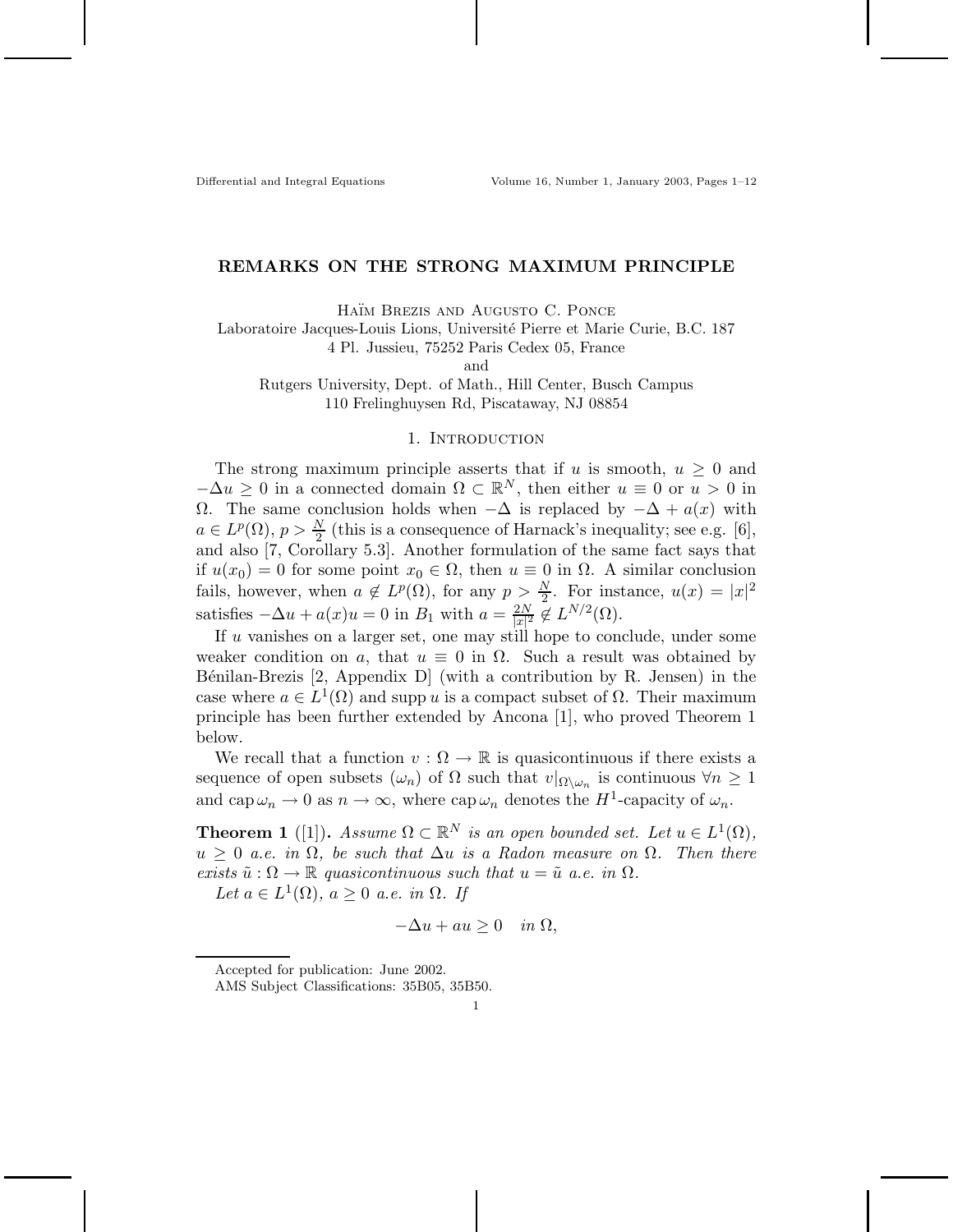*in the following sense*

$$
\int_{E} \Delta u \le \int_{E} au \quad \text{for every Borel set } E \subset \Omega,\tag{1.1}
$$

*and if*  $\tilde{u} = 0$  *on a set of positive*  $H^1$ -capacity in  $\Omega$ , then  $u = 0$  *a.e.* in  $\Omega$ .

The proof given by Ancona is purely based on Potential Theory, while ours is more direct in the spirit of PDE's. We also discuss carefully the meaning of the condition  $-\Delta u + au \geq 0$  in  $\Omega$ .

The next two corollaries follow immediately from the theorem above:

**Corollary 2.** *Let u and a be as in Theorem* 1*, and suppose* (1.1) *is satisfied. If*  $u = 0$  *on a subset of*  $\Omega$  *with positive measure, then*  $u = 0$  *a.e. in*  $\Omega$ *. If u is continuous in*  $\Omega$  *and*  $u = 0$  *on a subset of*  $\Omega$  *with positive*  $H^1$ -*capacity*, *then*  $u \equiv 0$  *in*  $\Omega$ *.* 

**Corollary 3.** Let *u* and *a* be as in Theorem 1. Suppose that  $\Delta u \in L^1(\Omega)$ . *If*

$$
-\Delta u + au \ge 0 \quad a.e. \in \Omega
$$

*and*  $u = 0$  *on a subset of*  $\Omega$  *with positive measure, then*  $u = 0$  *a.e.* in  $\Omega$ *.* 

The next corollary follows from Theorem 1 and Remark 3:

**Corollary 4.** *Let u and a be as in Theorem* 1*. Suppose that*  $au \in L^1_{loc}(\Omega)$ *. If*

$$
-\Delta u + au \ge 0 \quad in \ \mathcal{D}'(\Omega),
$$

*i.e.,*

$$
\int u\Delta\varphi \le \int au\varphi \quad \forall \varphi \in C_0^{\infty}(\Omega), \varphi \ge 0 \text{ in } \Omega,
$$

*and*  $u = 0$  *on a subset of*  $\Omega$  *with positive measure, then*  $u = 0$  *a.e.* in  $\Omega$ *.* 

**Remark 1.** In view of Corollary 4 above, it would seem natural to replace condition (1.1) in Theorem 1 by

$$
\int u\Delta\varphi \le \int au\varphi \quad \forall \varphi \in C_0^{\infty}(\Omega), \varphi \ge 0 \text{ in } \Omega,
$$
 (1.2)

which makes sense even if  $au \notin L^1_{loc}(\Omega)$  (note that  $au\varphi \geq 0$  a.e., so that the right-hand side is always well-defined, possibly taking the value  $+\infty$ ). However, the strong maximum principle is no longer true in general. See Remark 4.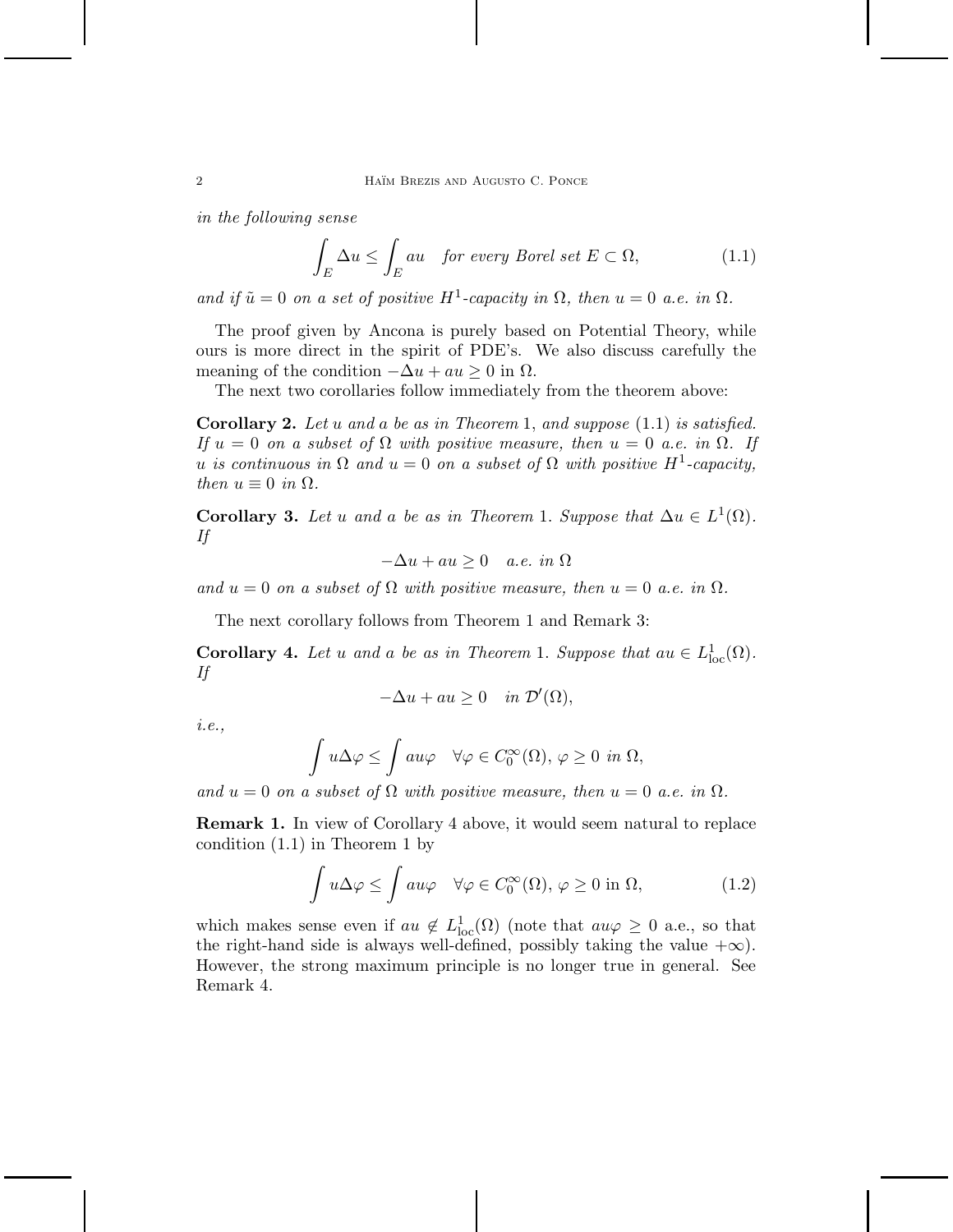There are several interesting questions related to Theorem 1:

**Open problem 1.** In the statement of Theorem 1, suppose in addition that supp  $u \subset \Omega$  is a compact set. Can one replace the assumption  $a \in L^1_{loc}$  by a weaker condition, for example  $a^{1/2} \in L^1_{loc}$  (or  $a^{1/2} \in L^p_{loc}$  for some  $p > 1$ ), and still conclude that  $u = 0$  a.e. in  $\Omega$ ?

Note that one cannot hope to go below  $L^{1/2}$ . For instance the  $C^2$ -function *u* given by

$$
u(x) = \begin{cases} (1 - |x|^2)^4 & \text{for } |x| \le 1 \\ 0 & \text{for } |x| > 1 \end{cases}
$$

satisfies  $-\Delta u + au \geq 0$  for some function  $a(x)$  such that  $a(x) \sim \frac{1}{(1-|x|)^2}$  for  $|x| \lesssim 1$ . Here,  $a^{\alpha} \in L^1$   $\forall \alpha < 1/2$ , but  $a^{1/2} \notin L^1$ .

Here is another question:

**Open problem 2.** Assume  $u \in C^0$ ,  $u \ge 0$ , and  $a \in L^q_{loc}$  for some  $q \ge 1$ ,  $a \geq 0$  a.e., satisfy (1.1). Suppose that  $u = 0$  on a set *E* with  $\text{cap}_{1,2q}(E) > 0$ , where  $\text{cap}_{1,2q}$  refers to the capacity associated with the Sobolev space  $W^{1,2q}$ . Can one conclude that  $u \equiv 0$ ?

Theorem 1 above shows that the answer is positive when  $q = 1$ . It is also true when  $q > \frac{N}{2}$  by the strong maximum principle mentioned above (note that if  $q > \frac{N}{2}$  and  $x_0$  is any point, then cap<sub>1,2*q*</sub> ({ $x_0$ }) > 0).

```
2. Some comments about condition (1.1)
```
Since in the statement of Theorem 1 it may happen that  $au \notin L^1_{loc}(\Omega)$ , and so *au* is not necessarily a distribution, one should be careful in order to give a precise meaning to the inequality

$$
\Delta u \le au \quad \text{in } \Omega.
$$

More generally, let  $\mu$  be a Radon measure on  $\Omega$  and  $f$  a measurable function,  $f \geq 0$  a.e. in  $\Omega$ . Here are two possible definitions for the inequality  $\mu \leq f$  in Ω:

**Definition 1.** We shall write  $\mu \leq_1 f$  in  $\Omega$  if

$$
\int_E d\mu \le \int_E f \quad \text{for every Borel set } E \subset \Omega.
$$

**Definition 2.** We shall write  $\mu \leq_2 f$  in  $\Omega$  if

$$
\int \varphi \, d\mu \le \int f \varphi \quad \forall \varphi \in C_0^{\infty}(\Omega), \varphi \ge 0 \text{ in } \Omega.
$$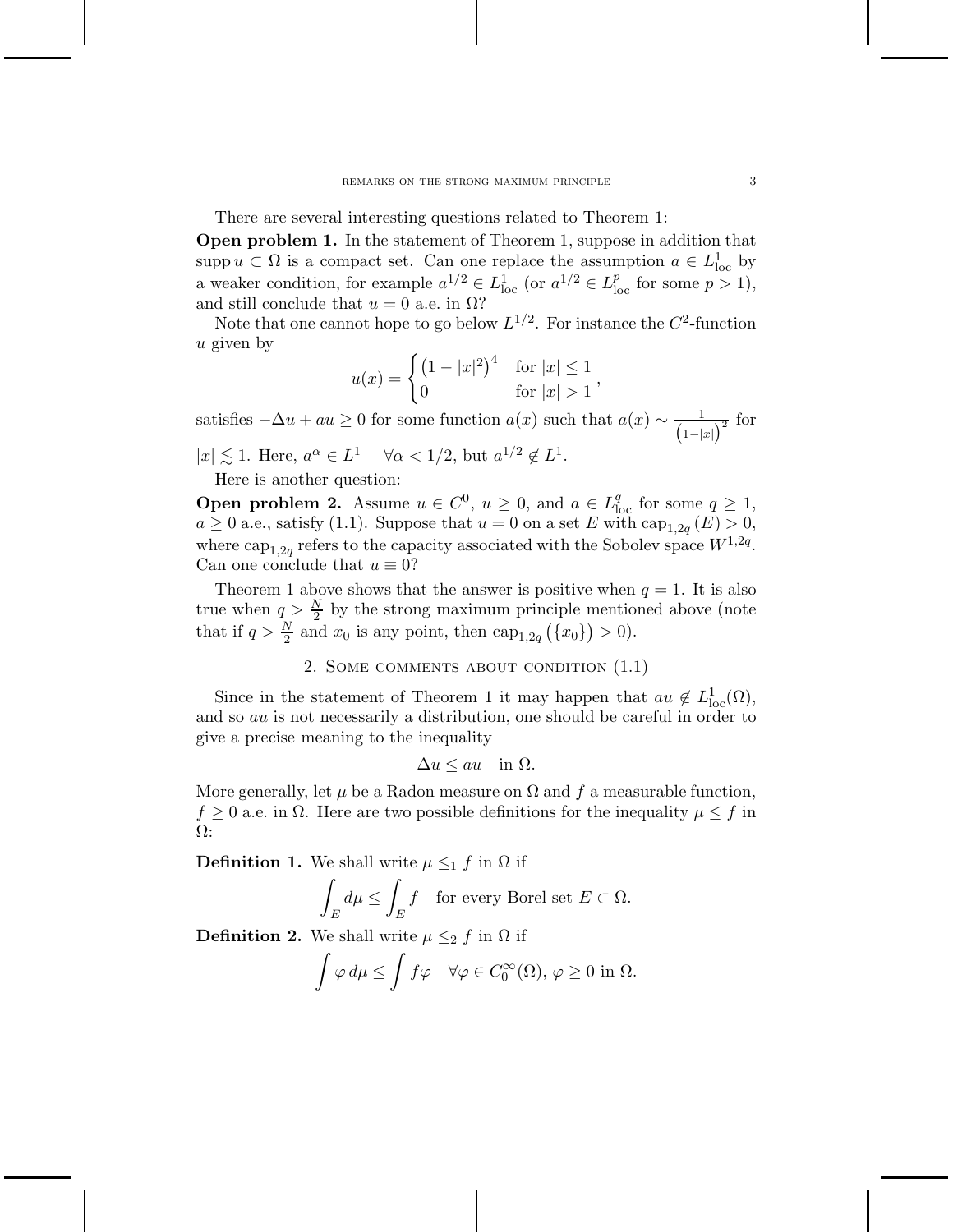In the first definition, we view  $f$  as the nonnegative measure  $f dx$ , while in the second one *f* is treated as if it were a distribution.

**Remark 2.** If  $\mu \leq_1 f$  in  $\Omega$ , then  $\mu \leq_2 f$  in  $\Omega$ . However, the converse is not true in general. See Remark 4 below.

**Remark 3.** If we assume in addition that  $f \in L^1_{loc}(\Omega)$ , then  $\mu \leq_1 f$  in  $\Omega$  if, and only if,  $\mu \leq_2 f$  in  $\Omega$ .

**Remark 4.** Theorem 1 above is no longer true in general (even for the case where  $\Delta u \in L^1(\Omega)$  if we replace (1.1) by

$$
-\Delta u + au \geq_2 0 \quad \text{in } \Omega,
$$

i.e., if

$$
\int u\Delta\varphi \le \int au\varphi \quad \forall \varphi \in C_0^{\infty}(\Omega), \varphi \ge 0 \text{ in } \Omega.
$$

In fact, let  $N \geq 2$ . Take  $v \in L^1(\mathbb{R}^N)$ ,  $v \geq 0$  a.e. in  $\mathbb{R}^N$ , such that supp  $v \subset$  $B_1, \Delta v \in L^1(\mathbb{R}^N)$ , but *v* is unbounded (this is possible since  $N \geq 2$ ). In particular, there exists  $b \in L^1(\mathbb{R}^N)$ ,  $b \ge 0$  a.e. in  $\mathbb{R}^N$ , such that  $bv \notin L^1(\mathbb{R}^N)$ . Let  $(x_j) \subset B_1$  be a dense sequence in  $B_1$  and, for each  $j \ge 1$ , let

$$
\gamma_j:=\min\Big\{\frac{1}{j},\frac{1-|x_j|}{2}\Big\}.
$$

We define

$$
u(x) := \sum_{j=1}^{\infty} \frac{1}{2^j \gamma_j^{N-2}} v\left(\frac{x - x_j}{\gamma_j}\right), \quad a(x) := \sum_{j=1}^{\infty} \frac{1}{2^j \gamma_j^N} b\left(\frac{x - x_j}{\gamma_j}\right).
$$

Then

$$
u \in L^{1}(\mathbb{R}^{N}), \quad u \ge 0 \text{ a.e. in } \mathbb{R}^{N},
$$
  
\n
$$
\Delta u \in L^{1}(\mathbb{R}^{N}),
$$
  
\n
$$
a \in L^{1}(\mathbb{R}^{N}), \quad a \ge 0 \text{ a.e. in } \mathbb{R}^{N},
$$

and

$$
\int u\Delta\varphi\leq \int au\varphi\quad\forall\varphi\in C_0^\infty(\Omega),\,\varphi\geq 0\hbox{ in }\Omega,
$$

(note that the integral in the right-hand side is either 0 or  $+\infty$ ), but supp  $u \subset$  $\overline{B}_1$  and  $u \not\equiv 0$  in  $\mathbb{R}^N$ . On the other hand, in view of Theorem 1, the inequality  $\Delta u \leq_1 au$  is **not** satisfied.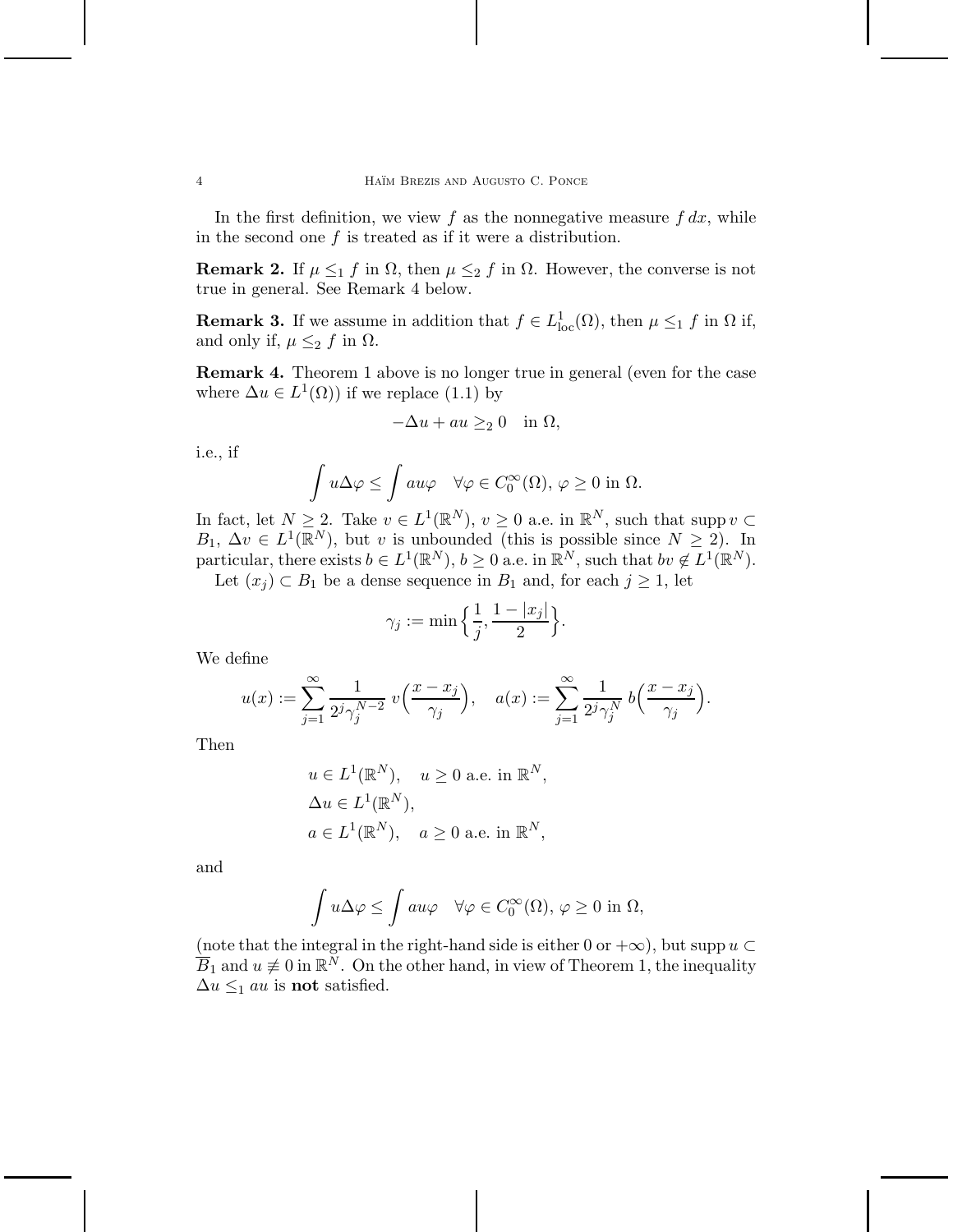From now on, we shall always consider the inequality ∆*u* ≤ *au* in the sense of Definition 1. In particular we shall omit the subscript 1 in the symbol  $\leq_1$ .

3. Proof of the quasicontinuity statement of Theorem 1

Before proving the first part of Theorem 1 (see Lemma 1 below), we make the following remark:

**Remark 5.** If  $v \in H^1_{loc}(\Omega)$ , then there exists  $\tilde{v} : \Omega \to \mathbb{R}$  quasicontinuous such that  $v = \tilde{v}$  a.e. in  $\Omega$  (see e.g. [5]). In addition,  $\tilde{v}$  is well-defined modulo polar subsets of  $\Omega$ , i.e., if  $\tilde{v}_1$  and  $\tilde{v}_2$  are two quasicontinuous functions such that  $\tilde{v}_1 = v = \tilde{v}_2$  a.e. in  $\Omega$ , then there exists a polar set  $P \subset \Omega$  such that  $\tilde{v}_1(x) = \tilde{v}_2(x) \quad \forall x \in \Omega \backslash P \text{ (see [3]).}$ 

**Notation.** Given  $k > 0$ , we denote by  $T_k : \mathbb{R} \to \mathbb{R}$  the truncation function

$$
T_k(s) := \begin{cases} k & \text{if } s \ge k, \\ s & \text{if } -k < s < k, \\ -k & \text{if } s \le -k. \end{cases}
$$

The existence of a quasicontinuous function  $\tilde{u}: \Omega \to \mathbb{R}$  such that  $u = \tilde{u}$ a.e. in  $\Omega$  as in the statement of Theorem 1 is a consequence of Lemma 1 below (see  $[1]$ ):

**Lemma 1.** *Let*  $\Omega \subset \mathbb{R}^N$  *be an open set. Assume*  $u \in L^1(\Omega)$  *is such that*  $\Delta u$ *is a Radon measure on* Ω*. Then*

$$
T_k(u) \in H^1_{loc}(\Omega) \quad \forall k > 0,
$$
\n(3.1)

*and, for each open subset*  $A \subset\subset \Omega$ *, there exists*  $C_A > 0$  *so that* 

$$
\int_{A} \left| \nabla T_k(u) \right|^2 \le k \Big( \int_{\Omega} |\Delta u| + C_A \int_{\Omega} |u| \Big) \quad \forall k > 0. \tag{3.2}
$$

*Moreover, there exists*  $\tilde{u}: \Omega \to \mathbb{R}$  *quasicontinuous such that*  $u = \tilde{u}$  *a.e.* in  $\Omega$ *.* 

**Proof.** We shall split the proof of Lemma 1 into two steps: **Step 1.** Proof of (3.1) and (3.2). We first extend *u* to the whole  $\mathbb{R}^N$  so that  $u \equiv 0$  outside  $\Omega$ . Let  $\rho \in C_0^{\infty}(B_1)$  be a radial, nonnegative, mollifier. Set

$$
u_\varepsilon(x):=\rho_\varepsilon*u(x)=\int_\Omega\rho_\varepsilon(x-y)u(y)\,dy\quad\forall x\in\Omega.
$$

For  $k > 0$  fixed, we have  $T_k(u_\varepsilon) \in H^1(\Omega)$  and

$$
\nabla T_k(u_\varepsilon) = \nabla u_\varepsilon \chi_{[|u_\varepsilon| < k]},\tag{3.3}
$$

where  $\chi_{\{|u_{\varepsilon}| < k\}}$  denotes the characteristic function of the set  $\{|u_{\varepsilon}| < k\}.$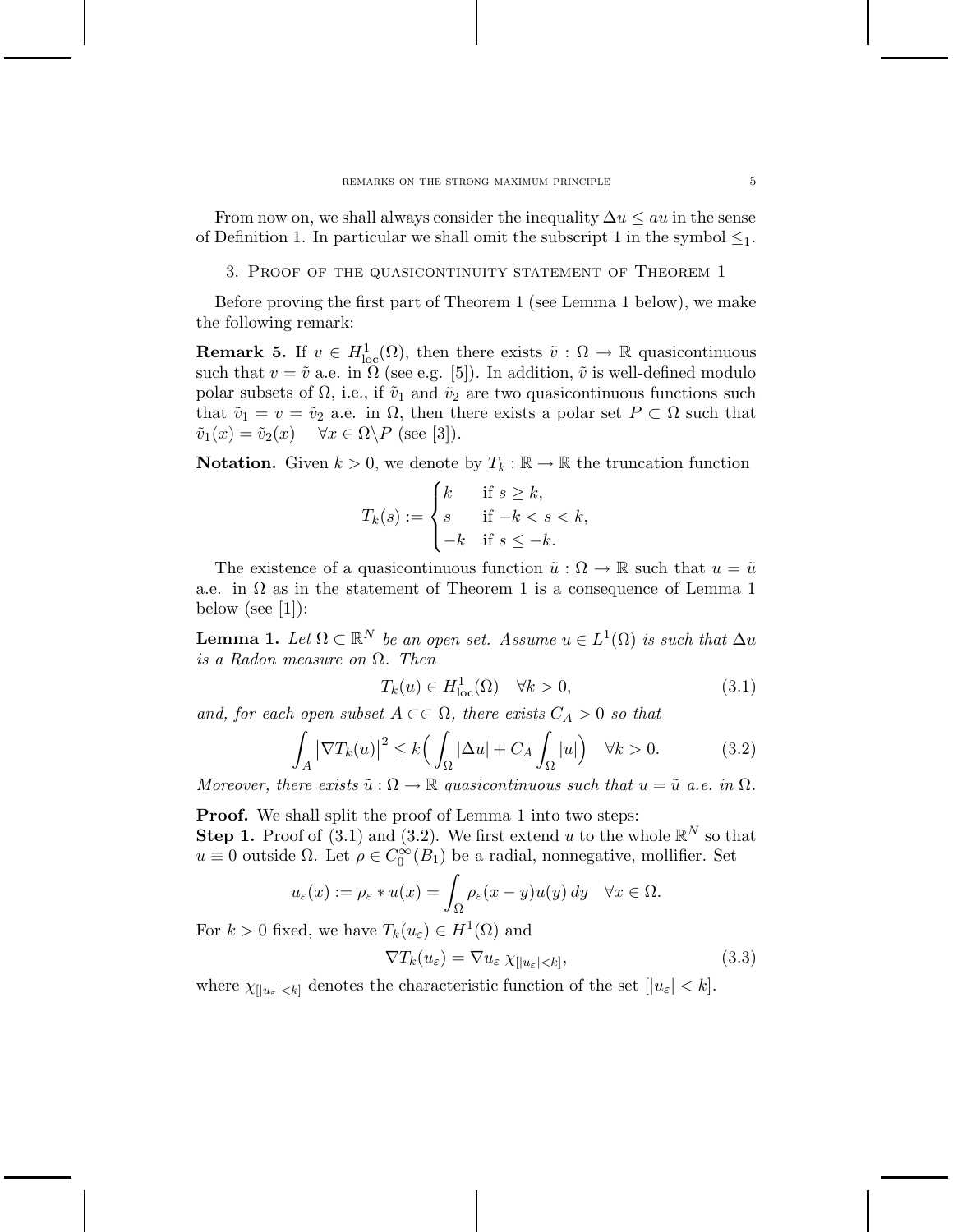Given an open set  $A \subset\subset \Omega$ , let  $\varphi \in C_0^{\infty}(\Omega)$  be such that  $0 \leq \varphi \leq 1$  in  $\Omega$ and  $\varphi \equiv 1$  on *A*. On the one hand, using (3.3) and integrating by parts, we have

$$
\int |\nabla T_k(u_\varepsilon)|^2 \varphi = \int \nabla T_k(u_\varepsilon) \cdot (\nabla u_\varepsilon) \varphi
$$
\n
$$
= -\int T_k(u_\varepsilon)(\Delta u_\varepsilon) \varphi - \int T_k(u_\varepsilon) \nabla u_\varepsilon \cdot \nabla \varphi.
$$
\n(3.4)

On the other hand,

$$
\int T_k(u_{\varepsilon}) \nabla u_{\varepsilon} \cdot \nabla \varphi = -\int u_{\varepsilon} \nabla T_k(u_{\varepsilon}) \cdot \nabla \varphi - \int u_{\varepsilon} T_k(u_{\varepsilon}) \Delta \varphi
$$
  
\n
$$
= -\int T_k(u_{\varepsilon}) \nabla T_k(u_{\varepsilon}) \cdot \nabla \varphi - \int u_{\varepsilon} T_k(u_{\varepsilon}) \Delta \varphi
$$
  
\n
$$
= -\frac{1}{2} \int \nabla [T_k(u_{\varepsilon})]^2 \cdot \nabla \varphi - \int u_{\varepsilon} T_k(u_{\varepsilon}) \Delta \varphi
$$
  
\n
$$
= \frac{1}{2} \int [T_k(u_{\varepsilon})]^2 \Delta \varphi - \int u_{\varepsilon} T_k(u_{\varepsilon}) \Delta \varphi
$$
  
\n
$$
= -\int T_k(u_{\varepsilon}) (u_{\varepsilon} - \frac{1}{2} T_k(u_{\varepsilon})) \Delta \varphi \ge -k \int |u_{\varepsilon}| |\Delta \varphi|.
$$
 (3.5)

It follows from (3.4) and (3.5) that

$$
\int_A |\nabla T_k(u_\varepsilon)|^2 \le \int |\nabla T_k(u_\varepsilon)|^2 \varphi
$$
  

$$
\le k \Big(\int_{\mathrm{supp}\varphi} |\Delta u_\varepsilon| + ||\Delta \varphi||_{L^\infty} \int_{\mathrm{supp}\varphi} |u_\varepsilon|\Big).
$$

In particular, for every  $0 < \varepsilon <$  dist (supp  $\varphi$ ,  $\partial\Omega$ ),

$$
\int_A |\nabla T_k(u_\varepsilon)|^2 \leq k \Big( \int_\Omega |\Delta u| + ||\Delta \varphi||_{L^\infty} \int_\Omega |u| \Big).
$$

Letting  $\varepsilon \downarrow 0$ , we conclude that  $T_k(u) \in H^1(A)$  and (3.2) holds with  $C_A =$  $\|\Delta\varphi\|_{L^{\infty}}$ .

**Step 2.** We prove that, under the assumptions of the lemma, there exists a function  $\tilde{u}: \Omega \to \mathbb{R}$  quasicontinuous such that  $u = \tilde{u}$  a.e. in  $\Omega$ .

By (3.1) and Remark 5, for each  $k > 0$  there exists  $T_k(u): \Omega \to \mathbb{R}$ quasicontinuous such that  $T_k(u) = T_k(u)$  a.e. in  $\Omega$ .

Let  $v_k := \frac{1}{k}T_k(u)$ , so that

$$
v_k \to 0 \quad \text{in } L^q(\Omega) \quad \forall q \in [1, \infty)
$$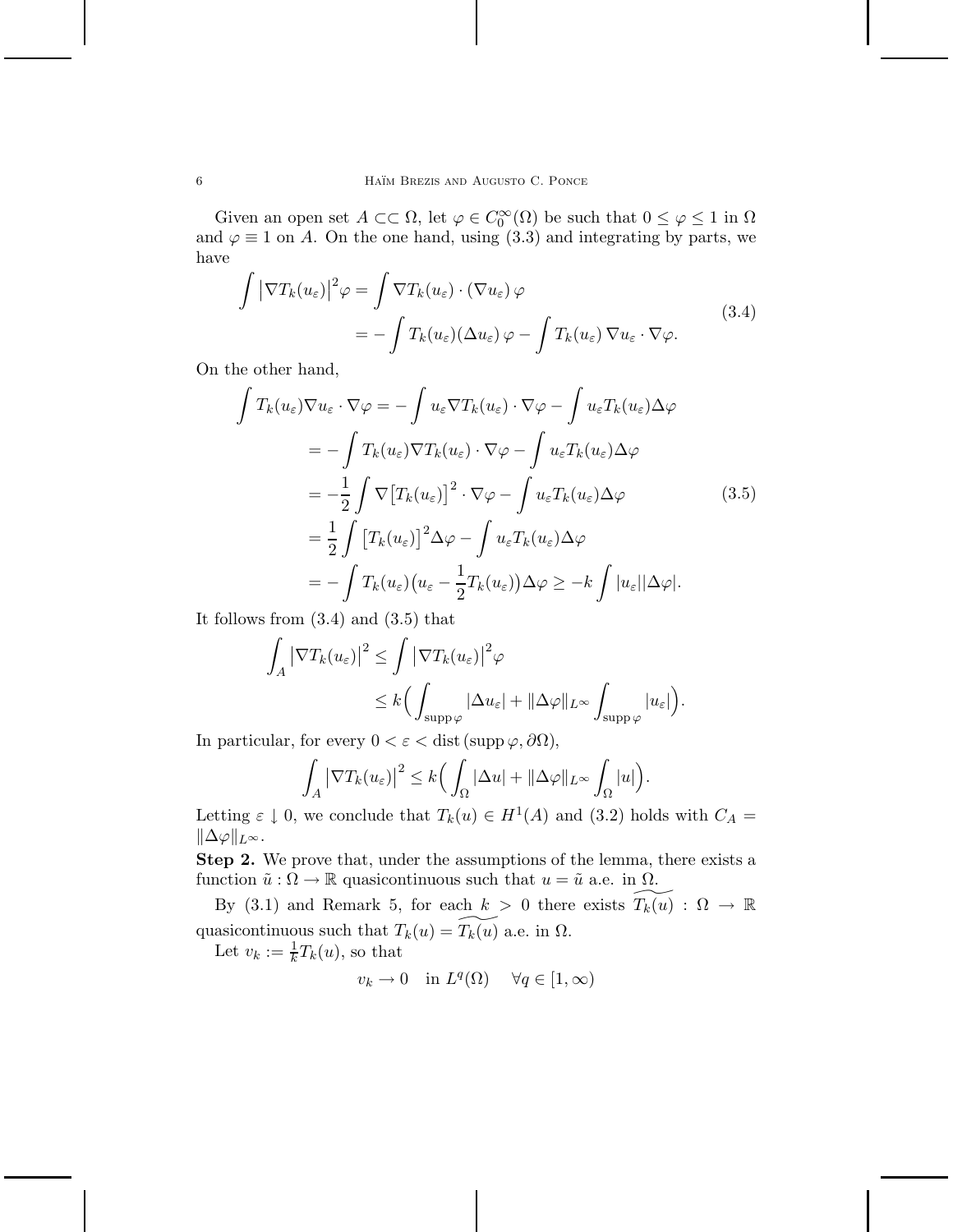and, by (3.2),

$$
\int_A |\nabla v_k|^2 \to 0 \quad \forall A \subset\subset \Omega.
$$

In particular,  $v_k \to 0$  in  $H^1_{loc}(\Omega)$ , which implies there exists a polar set  $P \subset \Omega$ such that

$$
\tilde{v}_k(x) = \frac{1}{k} \widetilde{T_k(u)}(x) \to 0 \quad \forall x \in \Omega \backslash P.
$$

We conclude that

$$
\operatorname{cap}\left[\left|\widetilde{T_k(u)}\right| > \frac{k}{2}\right] = \operatorname{cap}\left[\left|\tilde{v}_k\right| > \frac{1}{2}\right] \to 0. \tag{3.6}
$$

Set

$$
w(x) := \begin{cases} \sup_{k \in \mathbb{N}} \left\{ \widetilde{T_k(u)}(x) \right\} & \text{if } \sup_{k \in \mathbb{N}} \left| \widetilde{T_k(u)}(x) \right| < \infty, \\ 0 & \text{otherwise,} \end{cases} \tag{3.7}
$$

so that  $w = u$  a.e. in  $\Omega$ . By (3.6) and the quasicontinuity of the functions  $\widetilde{T}_k(u)$ , it is easy to see that *w* is quasicontinuous in  $\Omega$ . This concludes the proof of the lemma.

## 4. A variant of Kato's inequality when ∆*u* is a Radon measure

We start with the following (see [1])

**Lemma 2.** *Let*  $\Omega \subset \mathbb{R}^N$  *be an open set. Assume*  $u \in L^1(\Omega)$ *,*  $u \geq 0$  *a.e. in* Ω*, is such that* ∆*u is a Radon measure on* Ω*. Then*

 $\Delta T_k(u)$  *is a Radon measure*  $\forall k > 0$ *.* 

*Moreover, for any*  $a \in L^{\infty}(\Omega)$ *,*  $a \geq 0$  *a.e. in*  $\Omega$ *, we have* 

$$
\Delta T_k(u) - aT_k(u) \le (\Delta u - au)^+ \quad in \ \mathcal{D}'(\Omega). \tag{4.1}
$$

**Proof.** We shall use the same notation as in the proof of Lemma 1. By the standard  $L^1$ -version of Kato's inequality (see [4]) we have (note that  $T_k|_{\mathbb{R}_+}$ is concave)

$$
\Delta T_k(u_{\varepsilon}) \le t_k(u_{\varepsilon}) \Delta u_{\varepsilon} \quad \text{in } \Omega \qquad \forall \varepsilon > 0,
$$
\n
$$
\text{on } t_k : \mathbb{R}_+ \to \mathbb{R} \text{ is given by} \tag{4.2}
$$

where the function  $t_k:\mathbb{R}_+\to\mathbb{R}$  is given by

$$
t_k(s) := \begin{cases} 1 & \text{if } 0 \le s \le k, \\ 0 & \text{if } s > k. \end{cases}
$$

Since  $T_k(s) \ge t_k(s)$   $\forall s \ge 0$  and  $a \ge 0$  a.e. in  $\Omega$ , it follows from (4.2) that  $\Delta T_k(u_\varepsilon) - aT_k(u_\varepsilon) \le t_k(u_\varepsilon) (\Delta u_\varepsilon - au_\varepsilon) \le (\Delta u_\varepsilon - au_\varepsilon)^+ \quad \text{in } \mathcal{D}'(\Omega).$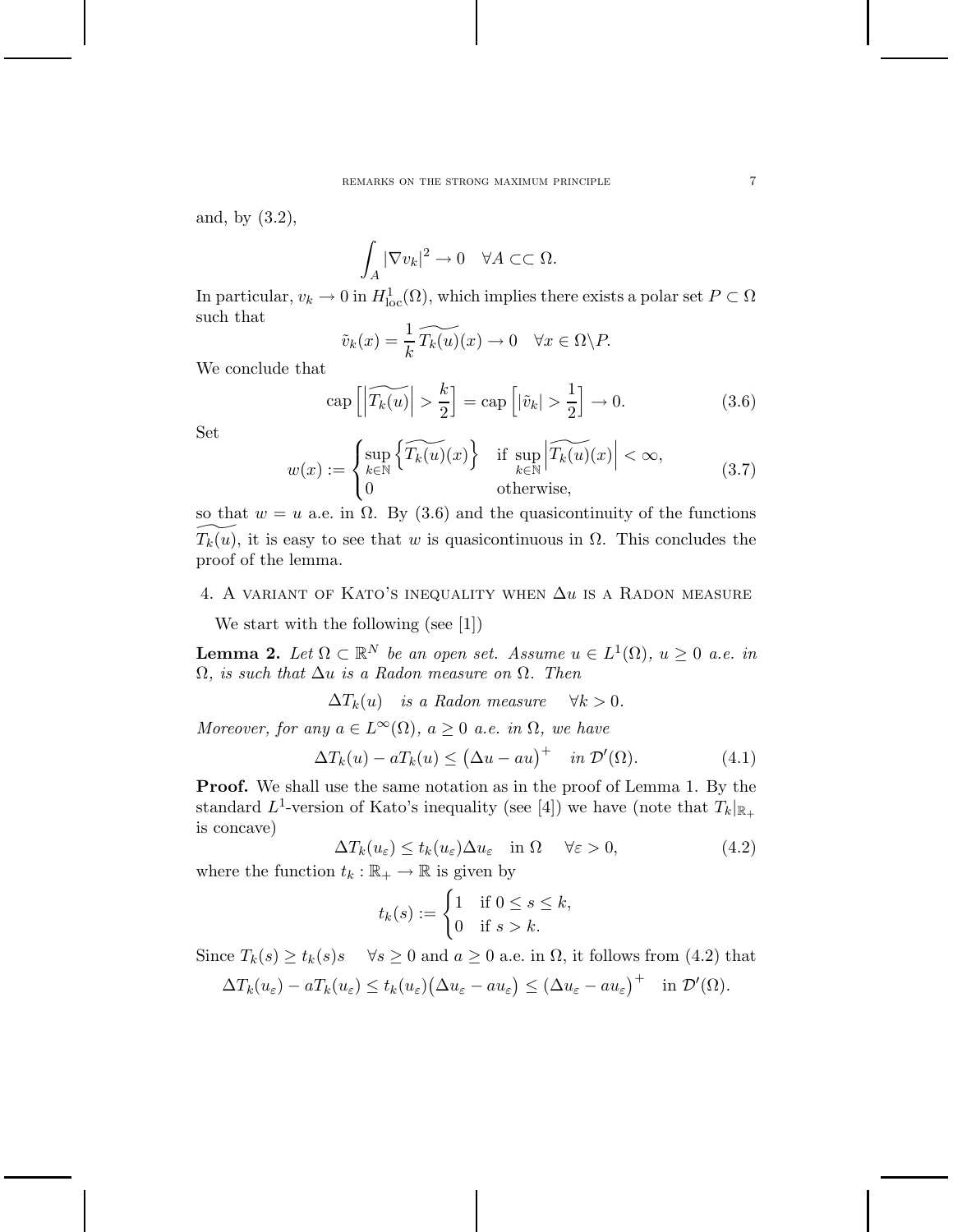In other words, we have

$$
\int T_k(u_\varepsilon)\Delta\varphi - aT_k(u_\varepsilon)\varphi \le \int \left(\Delta u_\varepsilon - au_\varepsilon\right)^+ \varphi \quad \forall \varphi \in C_0^\infty(\Omega), \, \varphi \ge 0 \text{ in } \Omega. \tag{4.3}
$$

For  $\lambda > 0$ , let  $\Omega_{\lambda} := \{x \in \Omega : \text{dist}(x, \partial \Omega) > \lambda\}$ . Thus, if  $0 < \varepsilon < \lambda$ , we get

$$
\Delta u_{\varepsilon} - au_{\varepsilon} = (\Delta u - au)_{\varepsilon} + (au)_{\varepsilon} - au_{\varepsilon}
$$
  
 
$$
\leq \rho_{\varepsilon} * (\Delta u - au)^{+} + |(au)_{\varepsilon} - au| + |au - au_{\varepsilon}| \quad \text{in } \Omega_{\lambda}.
$$

Therefore, for any  $\varphi \in C_0^{\infty}(\Omega)$ ,  $\varphi \ge 0$  in  $\Omega$ , and  $0 < \varepsilon <$  dist (supp  $\varphi$ ,  $\partial\Omega$ ), we may write

$$
\int \left(\Delta u_{\varepsilon} - au_{\varepsilon}\right)^{+} \varphi \leq \int \rho_{\varepsilon} * \left(\Delta u - au\right)^{+} \varphi
$$
  
+ 
$$
\|\varphi\|_{L^{\infty}} \left\{ \left\|(au)_{\varepsilon} - au\right\|_{L^{1}} + \|a\|_{L^{\infty}} \left\|u - u_{\varepsilon}\right\|_{L^{1}} \right\}
$$
  
= 
$$
\int (\rho_{\varepsilon} * \varphi) \left(\Delta u - au\right)^{+} + o(1).
$$
 (4.4)

Since  $\rho_{\varepsilon} * \varphi \to \varphi$  uniformly in  $\Omega$  and  $(\Delta u - au)^+$  is a Radon measure in  $\Omega$ , by letting  $\varepsilon \downarrow 0$  in (4.3) and (4.4), we conclude that

$$
\int T_k(u)\Delta\varphi - aT_k(u)\varphi \le \int (\Delta u - au)^+ \varphi \quad \forall \varphi \in C_0^{\infty}(\Omega), \varphi \ge 0 \text{ in } \Omega,
$$

so that  $T_k(u)$  is a Radon measure (take for instance  $a \equiv 0$ ) and (4.1) holds.

**Lemma 3.** *Let*  $\Omega \subset \mathbb{R}^N$  *be an open set. Assume*  $u \in L^1(\Omega)$ *,*  $u \geq 0$  *a.e. in* Ω*, is such that* ∆*u is a Radon measure on* Ω*. Let a* ∈ *L*1(Ω)*, a* ≥ 0 *a.e. in* Ω*. If*

$$
-\Delta u + au \ge 0 \quad in \ \Omega,
$$

*in the following sense*

$$
\int_{E} \Delta u \le \int_{E} au \quad \text{for every Borel set } E \subset \Omega,
$$
\n(4.5)

*then*

$$
-\Delta T_k(u) + aT_k(u) \ge 0 \quad \text{in } \mathcal{D}'(\Omega) \quad \forall k > 0. \tag{4.6}
$$

**Proof.** By the preceding lemma applied with  $a_i := T_i(a)$ , where *i* is a positive integer, we know that

$$
\Delta T_k(u) - a_i T_k(u) \le (\Delta u - a_i u)^+ \quad \text{in } \mathcal{D}'(\Omega). \tag{4.7}
$$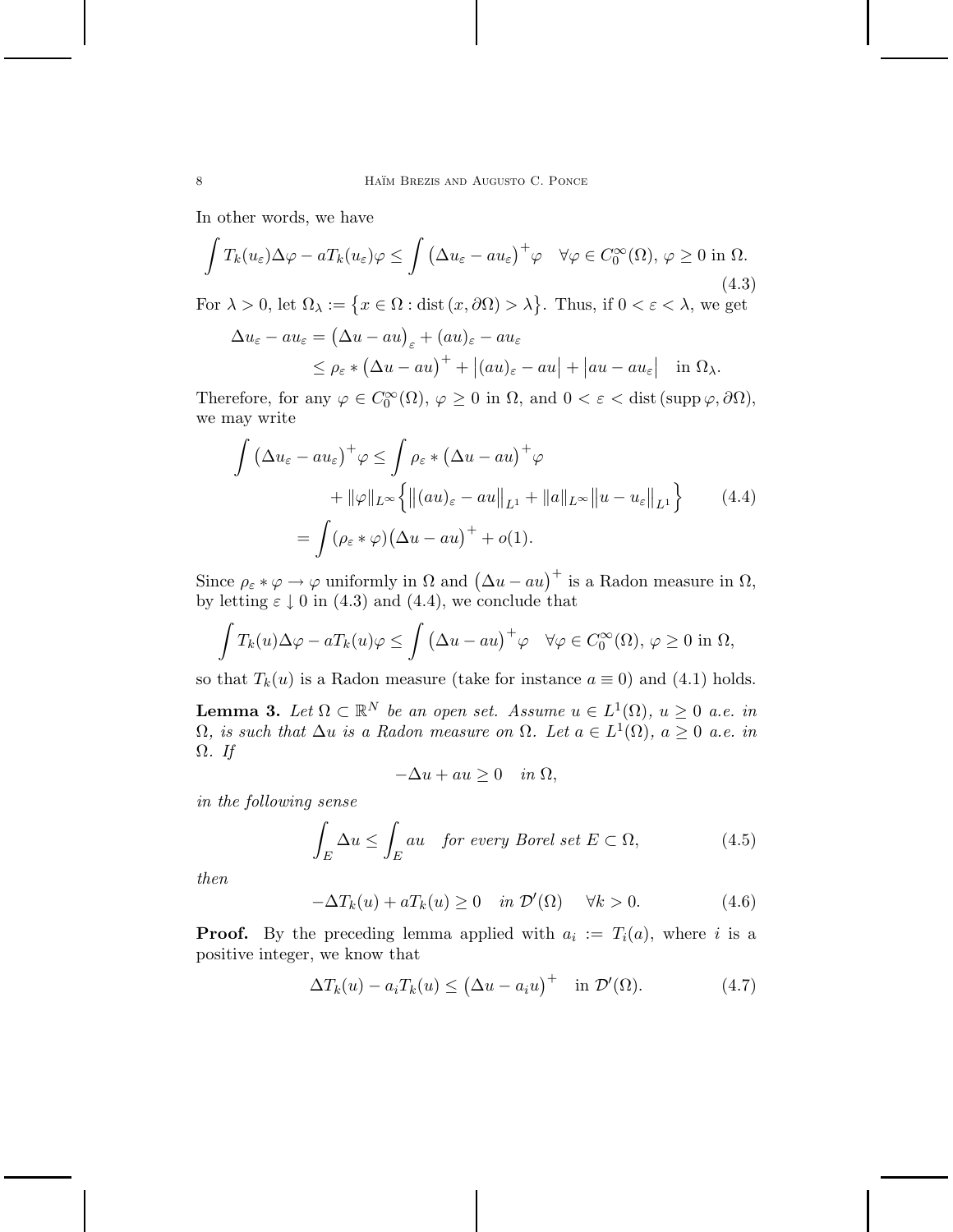On the other hand, from (4.5) we get

$$
\int_{E} (\Delta u - a_i u) \le \int_{E} (a - a_i) u \quad \text{for every Borel set } E \subset \Omega.
$$
 (4.8)

Since  $(a - a_i)u \geq 0$  a.e. in  $\Omega$ , (4.8) implies that

$$
0 \le \int_E (\Delta u - a_i u)^+ \le \int_E (a - a_i) u \quad \text{for every Borel set } E \subset \Omega. \tag{4.9}
$$

Hence,  $(\Delta u - a_i u)^+$  is a nonnegative measure which is absolutely continuous with respect to the Lebesgue measure. Therefore, we have

$$
(\Delta u - a_i u)^+ \in L^1(\Omega) \quad \forall i = 1, 2, \dots \tag{4.10}
$$

We now return to (4.9) to conclude that

$$
0 \leq (\Delta u - a_i u)^+ \leq (a - a_i)u \quad \text{a.e. in } \Omega.
$$

In particular,

$$
(\Delta u - a_i u)^+ \downarrow 0 \quad \text{a.e. in } \Omega \text{ as } i \uparrow \infty. \tag{4.11}
$$

It follows from (4.10) and (4.11) that

$$
(\Delta u - a_i u)^+ \to 0 \quad \text{in } L^1(\Omega) \text{ as } i \to \infty. \tag{4.12}
$$

Finally, for any  $\varphi \in C_0^{\infty}(\Omega)$ ,  $\varphi \ge 0$  in  $\Omega$ , by (4.7) and (4.12) we have

$$
\int T_k(u)\Delta\varphi - aT_k(u)\varphi \le \int T_k(u)\Delta\varphi - a_iT_k(u)\varphi \le \int (\Delta u - a_iu)^+ \varphi \to 0
$$

as  $i \to \infty$ , so that (4.6) holds.

### 5. Proof of Theorem 1 completed

It follows from Lemma 1 in Section 2 that, under the hypotheses of the theorem, there exists  $\tilde{u}: \Omega \to \mathbb{R}$  quasicontinuous such that  $u = \tilde{u}$  a.e. in  $\Omega$ . Let us assume that  $\tilde{u} = 0$  on a set of positive capacity  $E \subset \Omega$ . We shall prove that  $u = 0$  a.e. in  $\Omega$ .

We split the proof into two steps:

**Step 1.** Under the hypotheses of the theorem, if we assume in addition that  $u \in L^{\infty}(\Omega)$ , then  $u = 0$  a.e. in  $\Omega$ .

Since  $u \in L^{\infty}(\Omega)$ , we have  $au \in L^{1}(\Omega)$ . It follows from (1.1) and Remark 3 that

$$
-\Delta u + au \ge 0 \quad \text{in } \mathcal{D}'(\Omega).
$$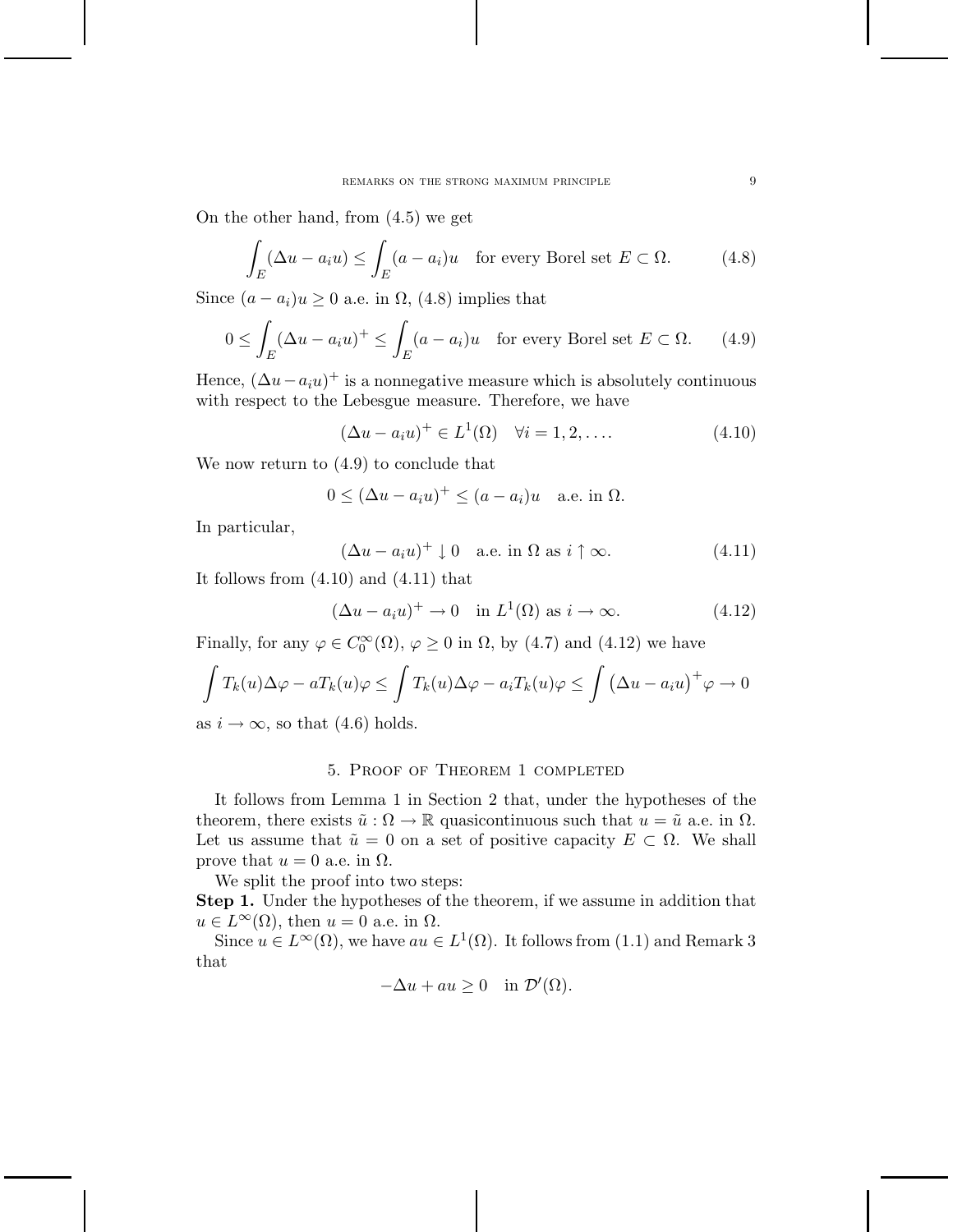10 **HAÏM BREZIS AND AUGUSTO C. PONCE** 

Recall that for  $\varepsilon, \lambda > 0$  we have defined  $\Omega_{\lambda} := \{x \in \Omega : \text{dist}(x, \partial \Omega) > \lambda\}$ and

$$
u_\varepsilon(x):=\rho_\varepsilon*u(x)=\int_\Omega\rho_\varepsilon(x-y)u(y)\,dy\quad\forall x\in\Omega,
$$

where  $\rho \in C_0^{\infty}(B_1)$ ,  $\rho \ge 0$  in  $B_1$ , is a radial mollifier.

Using the above notation, for  $0<\varepsilon<\lambda,$  we have in  $\Omega_\lambda$  that

$$
\Delta u_{\varepsilon} \le (au)_{\varepsilon} = au_{\varepsilon} + [(au)_{\varepsilon} - au_{\varepsilon}] \le au_{\varepsilon} + [(au)_{\varepsilon} - au_{\varepsilon}]^+\n= : au_{\varepsilon} + f_{\varepsilon}.
$$
\n(5.1)

Since  $(au)_{\varepsilon} \to au$  in  $L^1(\Omega)$ ,  $u_{\varepsilon} \to u$  a.e. in  $\Omega$  and *u* is bounded,

$$
f_{\varepsilon} \to 0 \quad \text{in } L^{1}(\Omega). \tag{5.2}
$$

Let  $\delta > 0$  be a fixed number. Multiplying (5.1) by  $\frac{1}{\sqrt{1-\delta}}$  $\frac{1}{u_{\varepsilon} + \delta}$ , we get

$$
\frac{\Delta u_{\varepsilon}}{u_{\varepsilon} + \delta} \le a + \frac{f_{\varepsilon}}{\delta} \quad \text{in } \Omega_{\lambda} \quad \forall \varepsilon \in (0, \lambda). \tag{5.3}
$$

We also remark that

$$
\frac{\nabla u_{\varepsilon}}{(u_{\varepsilon} + \delta)^2} = -\nabla \left(\frac{1}{u_{\varepsilon} + \delta}\right) \quad \text{in } \Omega. \tag{5.4}
$$

Let  $\varphi \in C_0^{\infty}(\Omega)$  and  $0 < \varepsilon <$  dist(supp  $\varphi, \partial \Omega$ ). We now use (5.4), integration by parts, estimate (5.3) and Cauchy-Schwarz, to get

$$
\int \frac{|\nabla u_{\varepsilon}|^2}{(u_{\varepsilon}+\delta)^2} \varphi^2 = -\int \nabla u_{\varepsilon} \cdot \nabla \left(\frac{1}{u_{\varepsilon}+\delta}\right) \varphi^2 = \int \frac{\Delta u_{\varepsilon}}{u_{\varepsilon}+\delta} \varphi^2 + \int \frac{2\varphi \nabla \varphi \cdot \nabla u_{\varepsilon}}{u_{\varepsilon}+\delta}
$$
  
 
$$
\leq \int \left(a + \frac{f_{\varepsilon}}{\delta}\right) \varphi^2 + \frac{1}{2} \int \frac{|\nabla u_{\varepsilon}|^2}{(u_{\varepsilon}+\delta)^2} \varphi^2 + 2 \int |\nabla \varphi|^2.
$$

Therefore,

$$
\frac{1}{2} \int \frac{|\nabla u_{\varepsilon}|^2}{(u_{\varepsilon} + \delta)^2} \varphi^2 \le \int \left( a + \frac{f_{\varepsilon}}{\delta} \right) \varphi^2 + 2 \int |\nabla \varphi|^2.
$$

Since

$$
\nabla \log \left( \frac{u_{\varepsilon}}{\delta} + 1 \right) = \frac{\nabla u_{\varepsilon}}{u_{\varepsilon} + \delta},
$$

the estimate above may be rewritten as

$$
\frac{1}{2} \int \left| \nabla \log \left( \frac{u_{\varepsilon}}{\delta} + 1 \right) \right|^2 \varphi^2 \le \int \left( a + \frac{f_{\varepsilon}}{\delta} \right) \varphi^2 + 2 \int |\nabla \varphi|^2. \tag{5.5}
$$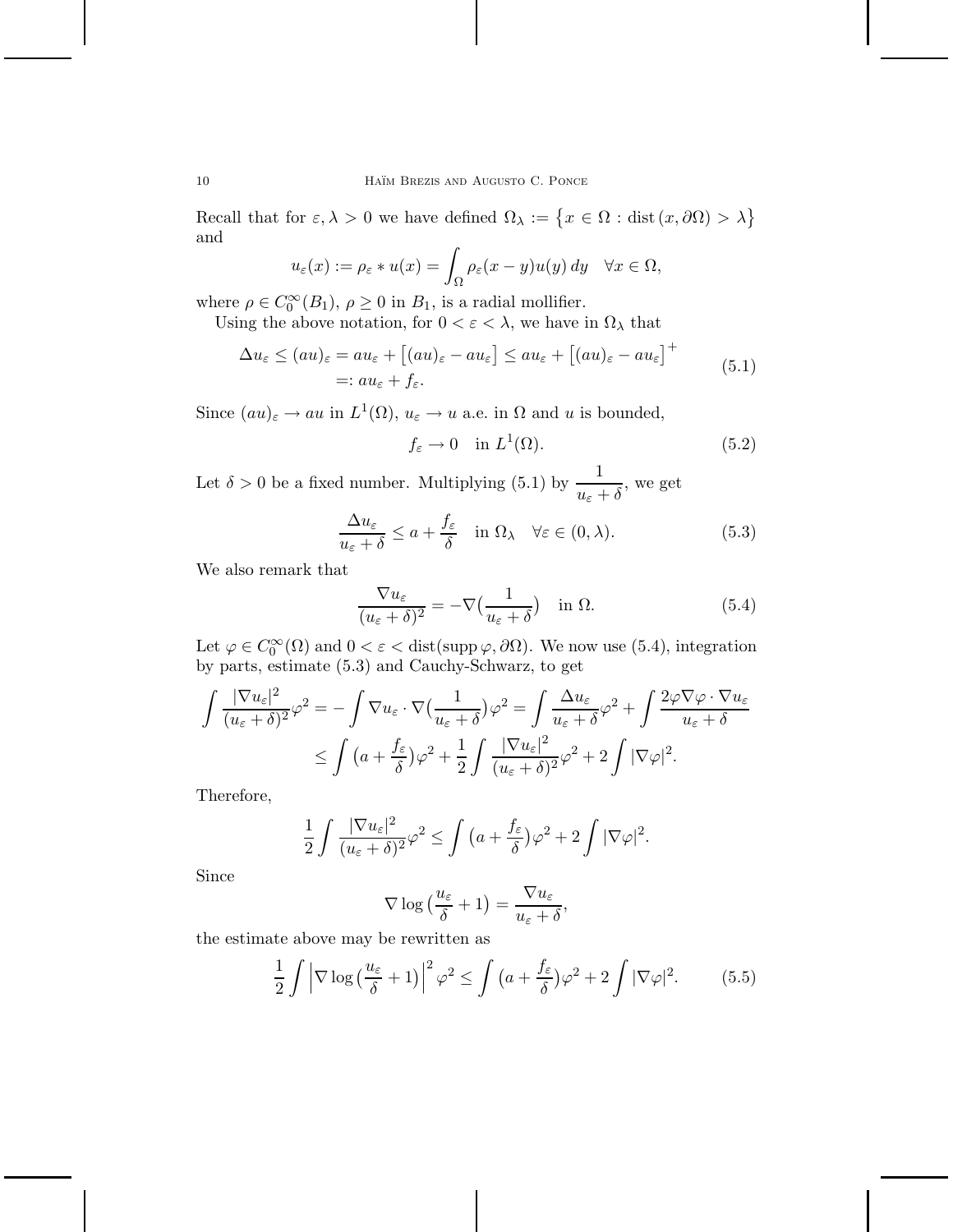We now let  $\varepsilon \downarrow 0$  in (5.5). It follows from (5.2) that (see also Lemma 1)

$$
\log\left(\frac{u}{\delta} + 1\right) \in H^1_{\text{loc}}(\Omega) \quad \forall \delta > 0
$$

and

$$
\frac{1}{2} \int \left| \nabla \log \left( \frac{u}{\delta} + 1 \right) \right|^2 \varphi^2 \le \int \left( a\varphi^2 + 2|\nabla \varphi|^2 \right) \quad \forall \varphi \in C_0^{\infty}(\Omega). \tag{5.6}
$$

Let  $E \subset \Omega$  be a set of positive capacity such that  $\tilde{u} = 0$  on *E*. Without any loss of generality, we may assume that  $E \subset \Omega_\lambda$  for some  $\lambda > 0$  sufficiently small.

Assume  $\omega \subset\subset \Omega$  is an open connected set containing *E*. Let  $\varphi_0 \in C_0^{\infty}(\Omega)$ be a fixed test function such that  $\varphi \equiv 1$  on  $\omega$ .

By  $(5.6)$ , we have

$$
\int_{\omega} \left| \nabla \log \left( \frac{u}{\delta} + 1 \right) \right|^2 \le 2 \int \left( a\varphi_0^2 + 2|\nabla \varphi_0|^2 \right). \tag{5.7}
$$

Since the quasicontinuous representative

$$
\log\widetilde{\big(\frac{u}{\delta}+1\big)}=\log\big(\frac{\tilde{u}}{\delta}+1\big)
$$

of  $\log\left(\frac{u}{\delta}+1\right)$  equals 0 on  $E\subset\Omega$  with  $\text{cap }E>0$ , it follows from a variant of Poincar´e's inequality (easily proved by contradiction) that there exists  $C > 0$  (depending only on *E* and  $\Omega$ ) such that

$$
\int_{\omega} \log^2 \left( \frac{u}{\delta} + 1 \right) \le C \int_{\omega} \left| \nabla \log \left( \frac{u}{\delta} + 1 \right) \right|^2 \quad \forall \delta > 0. \tag{5.8}
$$

(5.7) and (5.8) yield

$$
\int_{\omega} \log^2 \left( \frac{u}{\delta} + 1 \right) \le 2C \int \left( a\varphi_0^2 + 2|\nabla \varphi_0|^2 \right) \quad \forall \delta > 0. \tag{5.9}
$$

In particular, the integral in the left-hand side remains bounded as  $\delta \downarrow 0$ . On the other hand,

$$
\log^2\left(\frac{u}{\delta} + 1\right) \to +\infty \quad \text{a.e. in } \omega \setminus [u = 0] \text{ as } \delta \downarrow 0. \tag{5.10}
$$

By (5.9) and (5.10), we conclude that  $u = 0$  a.e. in  $\omega$ . Since  $\omega$  is an arbitrary connected neighborhood of *E* in  $\Omega_{\lambda}$  for all  $\lambda > 0$  small, we conclude that  $u = 0$  a.e. in  $\Omega$ .

**Step 2.** Proof of Theorem 1 completed.

From Lemma 3, we know that  $\Delta T_1(u)$  is a Radon measure and

$$
-\Delta T_1(u) + aT_1(u) \ge 0 \quad \text{in } \mathcal{D}'(\Omega).
$$